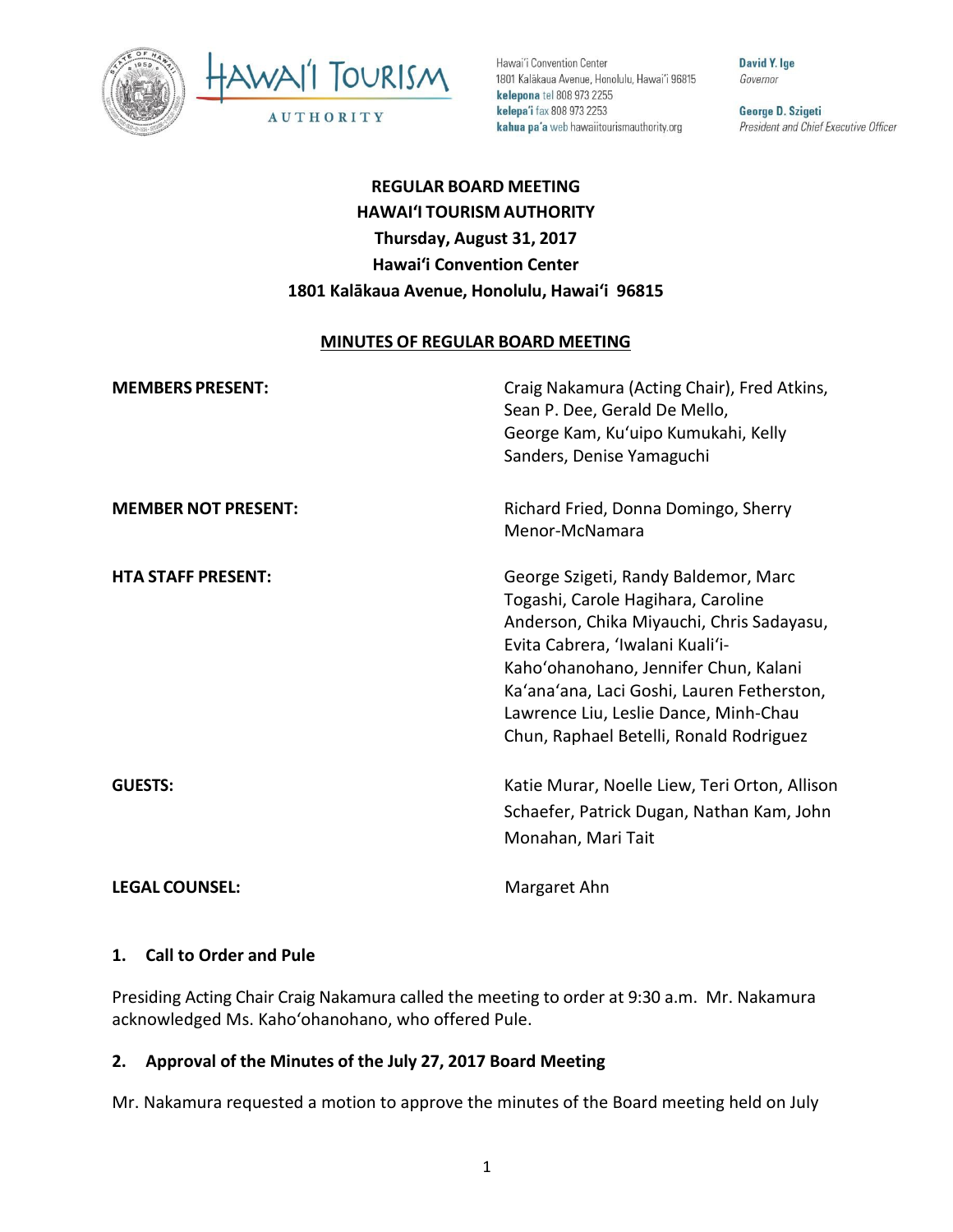27, 2017. Mr. Sanders made a motion. Mr. Atkins seconded the motion, which was unanimously approved by all the Board members present.

# **3. Report of Permitted Interactions at an Informational Meeting or Presentation Not Organized by the Board Under HRS section 92-2.5(c)**

There were no reports of any permitted interactions between Board members since the last Board meeting.

# **4. Report of the CEO Relating to Staff's Implementation of HTA's Programs During July 2017**

Mr. Nakamura acknowledged George Szigeti, who presented the CEO report. Mr. Szigeti recognized Margaret Ahn, who was standing in for Gregg Kinkley.

Mr. Szigeti reported that July's visitor spending is up by 9.8% to \$1.6 billion and that visitor arrivals are up by 6.8% to nearly 892,000 visitors. The year-to-date for visitor spending is up by 8.9% to \$9.9 billion, year-to-date visitor arrivals are up by 4.7% to 5.5 million visitors, and yearto-date state tax revenue is up by \$9.48 million to \$1.16 billion. Mr. Szigeti expressed appreciation to all industry partners and global teams for helping to raise these numbers.

Mr. Szigeti next discussed the Legislature's special session for rail funding, during which the Legislature approved an extension of the General Excise Tax surcharge and temporarily increased the Transient Accommodations Tax ("TAT") to 10.25 percent. He reported that the Senate Ways and Means Committee passed the bill by a margin of six votes in favor to five against after a six hour hearing. Mr. Szigeti also reported that the House Committees on Finance and Transportation passed the bill after a 6.5-hour hearing. He further reported that HTA went on record strongly opposing any increase in the TAT, and explaining that any increase that will raise the expense of the visitor experience will put Hawai'i at a disadvantage globally. Mr. Szigeti also thanked the lawmakers for coming together to make compromises and find solutions to this challenging and difficult issue. Mr. Szigeti noted that the new House committee assignments have come out with over forty changes to the committees' makeup.

Mr. Szigeti next thanked Fred Atkins for his support in helping to orchestrate the meeting between industry on Kaua'i and State legislators in July. He reported that the meeting was very productive and well attended: approximately thirty stakeholders, including Senate President Ron Kouchi, attended the meeting to address the visitor issues and challenges on Kaua'i. Mr. Szigeti announced that his next trip will be to Hilo and Kona to address stakeholders on Hawai'i and asked Gerald DeMello to help coordinate the meetings in Hilo.

Mr. Szigeti reminded the Board that the Global Tourism Summit is three weeks away. He noted that the theme of "Sustainable Tourism" is very relevant to current events within Hawai'i and worldwide. He announced the confirmed speakers: Billy Beane, who will be the opening keynote speaker (Mr. Szigeti noted on record that "we couldn't get Brad Pitt to make it"); Neil Everett, who is speaking on the second day regarding sports tourism; Ted Allen from the Food Network; and Ólöf Ýrr Atladóttir, who will bring an interesting perspective from her time with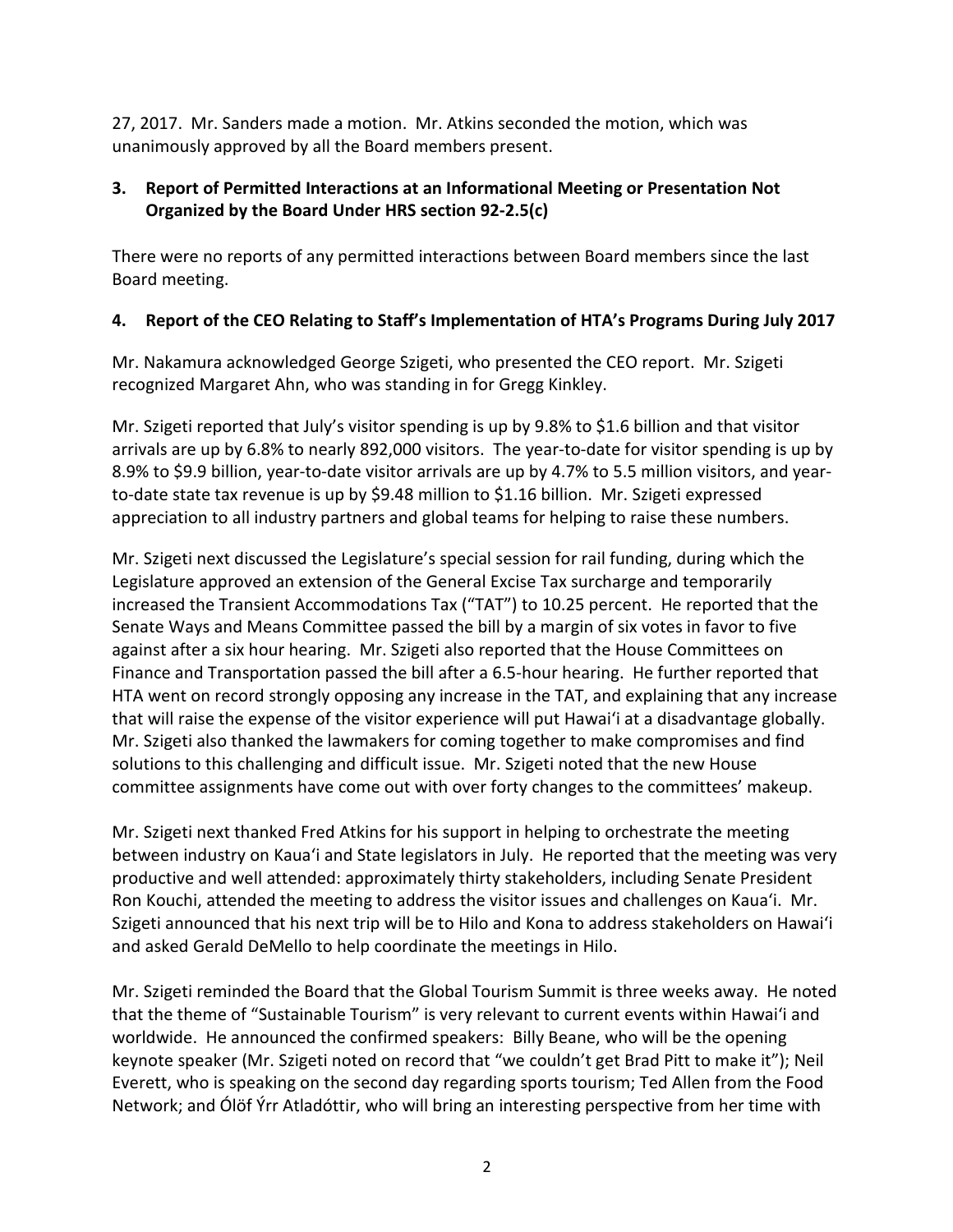the Icelandic Tourism Board dealing with Iceland's 20 million visitors over the past six years. Mr. Szigeti explained that Iceland is dealing with similar issues as Hawai'i, related to visitorresident interactions and that Ms. Atladóttir's address will fit with the Summit's overall sustainability discussion.

Mr. Szigeti thanked Mr. Ka'ana'ana for putting together the Summit's six Hawaiian culture sessions. Further, the Summit will include student debates focusing on how tourism can promote culture; these debates were popular with attendees last year. Mr. Szigeti also indicated that the Aloha Reception will feature 20 Hawai'i chefs. Mr. Szigeti concluded his report by thanking everyone for seeking sponsorships and noted that the current need is to boost attendance numbers.

Mr. Atkins opened discussion by commenting that the Kaua'i stakeholder meeting was extremely effective and that it should be held on a yearly basis based on the amount of great feedback he has received from industry stakeholders. He expressed concerns regarding HTA's sponsored community programs, indicating that although Kaua'i has had a good year, financing is still a big concern for community programs as some have not been funded at all and others have gone over budget. Mr. Atkins indicated that from HTA's standpoint, these programs are essential to the community and HTA should ensure that the community knows that HTA is actively supporting them. He noted that Mr. Ka'ana'ana has done a great job getting the small organizations on board, but HTA needs to ensure that the money is there when the organizations need it. Mr. Atkins then asked the Board for approval to continue to work with Randy Baldemor and Marc Togashi to address the issue with the Legislature to fix funding and timing problems associated with the Department of Accounting and General Services's ("DAGS") check-writing.

Mr. Togashi thanked Mr. Atkins for bringing up the issue and acknowledged that HTA relies on his first-hand experience. Mr. Togashi explained that HTA is in a transition period with DAGS taking over HTA's check writing pursuant to Legislative resolution. This transition process has required DAGS to adjust their payment system. Mr. Togashi further indicated that there was a backlog, but that DAGS is catching up now. HTA has been working with DAGS very closely and they have been excellent at helping with the transition. Mr. Togashi assured the Board that HTA is actively addressing the issue and that they do not anticipate this to be an issue next year.

Mr. Baldemor thanked Mr. Atkins for the discussion and expressed his interest in working together to explore how to streamline the DAGS check-writing process to most effectively help HTA's stakeholders in the community. Mr. Atkins explained that Mr. Baldemor's great working relationship with DAGS is why he wants to work together to solidify the criteria that must be met to solve the check-writing problem. Mr. Baldemor thanked Mr. Atkins again for the explanation and acknowledged the need to work with DAGS efficiently.

Mr. Atkins also asked whether the Hawaii Convention Center ("HCC") culinary staff would have a booth at the Global Tourism Summit's Aloha Reception. Leslie Dance responded that, in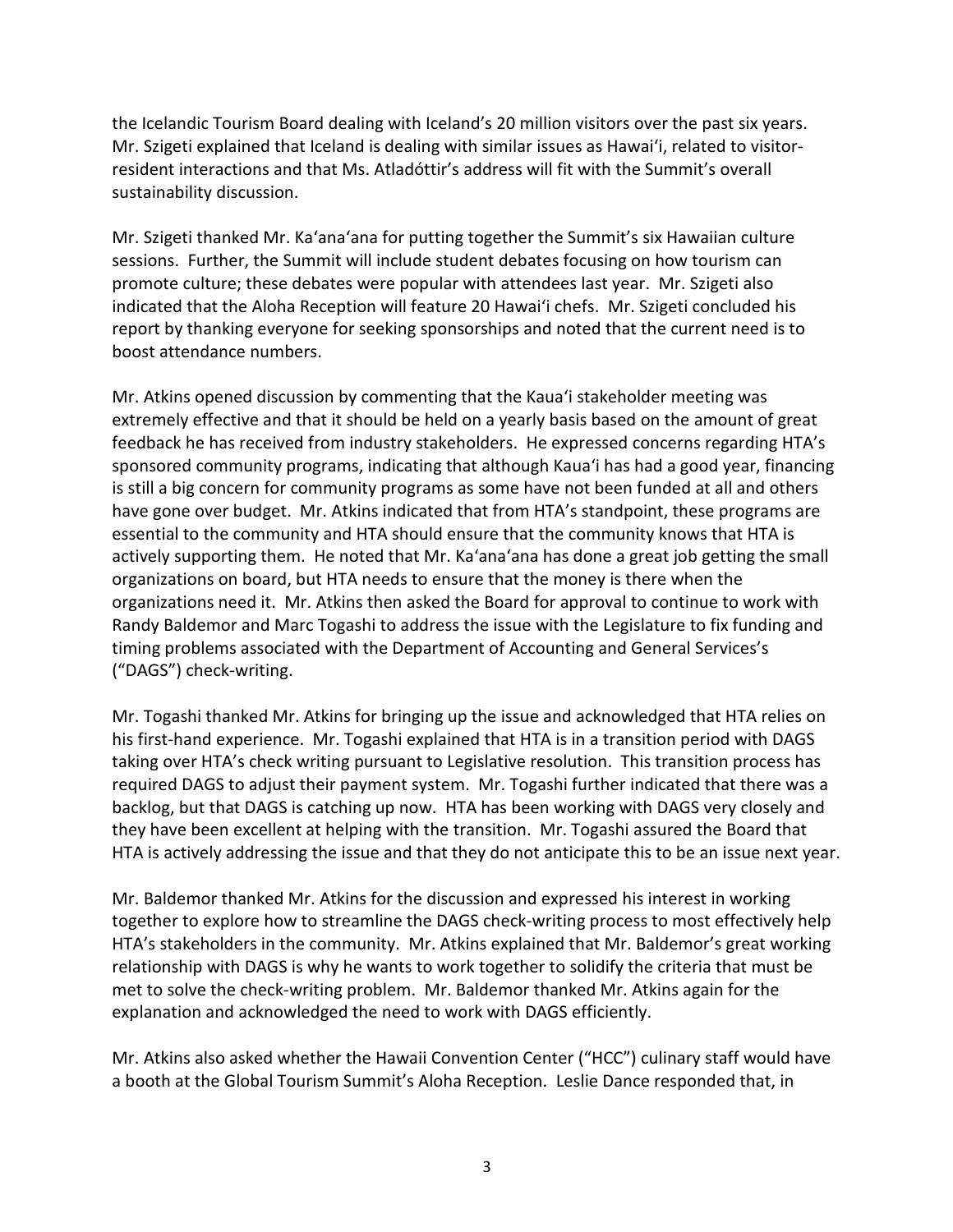addition to catering all the lunches for the Summit, HCC culinary staff will also have a booth at the Aloha Reception to highlight their culinary expertise.

Mr. Dee thanked Mr. Szigeti for his report and recognized him for consistently testifying on behalf of HTA and the industry. Mr. Dee further indicated that written testimony is one thing, but Mr. Szigeti has gone and testified in person many times, which demonstrates HTA's additional commitment. Mr. Dee explained that there is clearly a gap between what the visitor industry and the legislature understand about the tipping point of the TAT. Mr. Dee continued to explain that the industry as a whole needs to do a better job at educating the legislature about the TAT. Price is the biggest impediment for visitors choosing Hawai'i as a destination. Additionally, the State is not collecting all the TAT it could from wholesalers and transient vacation units. Mr. Szigeti thanked Mr. Dee and indicated that he will continue to work with the legislature in making sure that the State figures out an adequate method of TAT collection for alternative industry participants.

# **5. Presentation and Discussion of Current Market Insights and Conditions in Key Major Hawai'i Tourism Markets**

Mr. Nakamura acknowledged Jennifer Chun, who led the discussion and presented the Market Insight Summary for July 2017.

Ms. Chun reported that July was another strong month, indicating that there has been an increase in expenditures for visitors from the U.S. West, U.S. East, and Japan markets. Visitor arrivals from all major market areas and on all islands except Moloka'i have increased. Ms. Chun further reported that, through May 2017, the state collected \$473.2 million in TAT, a yearto-date increase of 14.9% compared to FY 2016. She also reported that the year-to-date total as of July 2017 in visitor spending is at \$9.95 billion, which is \$812.4 million more than last year; air seats have not increased this year-to-date. Ms. Chun also noted a new report in the Board materials: Hotel Performance - Hawai'i's and Competitive Destinations, which is a brief summary of Hawai'i's hotel performance compared with some other competitive destinations. This report highlights the top five locations for hotel occupancy and top five in average daily rate for the Board's reference. Mr. Atkins asked how much visitor spending increased. Ms. Chun replied that visitor spending increased by \$812.4 million. Mr. Dee thanked Ms. Chun for including information regarding TAT collections in her report.

## **6. Presentation, Discussion and Action on HTA's Financial Reports for June 2017**

Mr. Nakamura acknowledged Mr. Togashi who referred to the June 2017 Financial Statements, which were previously distributed in last month's Board meeting, allowing enough time for Board member review. Mr. Togashi indicated that this report will be the final financial report for FY2017. He then asked the Board to approve the Financial Report. Mr. Nakamura requested a motion to approve the June 30, 2017 Financial Report. Mr. Dee made a motion. Mr. Sanders seconded the motion, which was unanimously approved by all the Board members present.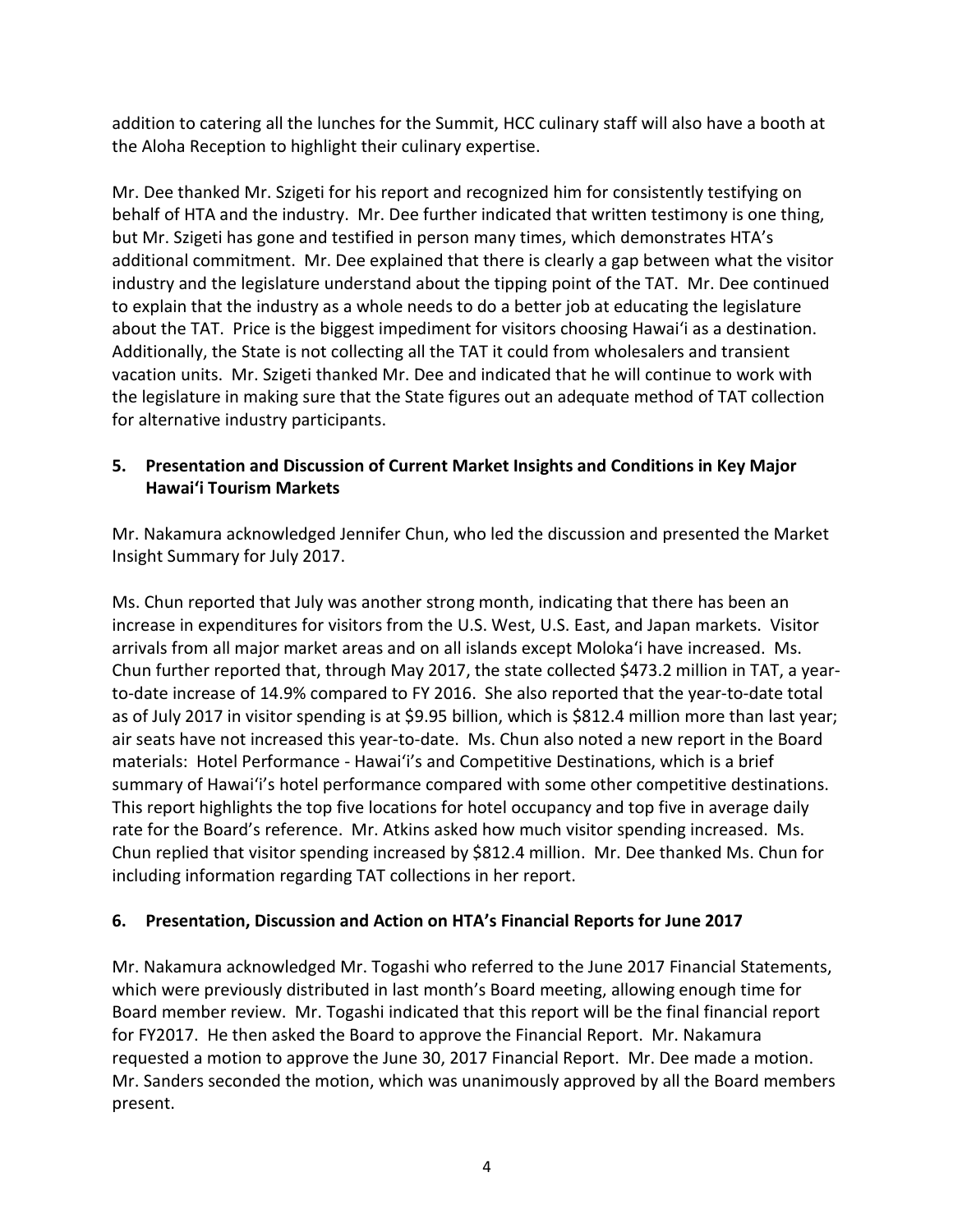## **7. Report of the Marketing Standing Committee, with the Committee's recommendations to support various marketing proposals, for discussion and approval by the Board**

Mr. Nakamura acknowledged Mr. Dee, who presented an overview of the monthly Marketing Committee meeting on August 30, 2017. Mr. Dee thanked all Committee members and staff members who were present. Mr. Dee reported that the Committee had a productive meeting covering several key initiatives. He explained that Ms. Dance presented an update on the gohawaii.com update and reported that the site was launched on August 8. The updated website is a critical part of HTA's marketing efforts and the launch metrics indicate that viewership is up several points across the board. Mr. Dee further reported that the website team is examining next steps to enhance the content and provide additional language translations, including Japanese, Korean, Chinese, French, German, and Spanish. Mr. Dee noted that the team is also working on a digital plan to support more traffic to the site and will present in December about a potential digital gohawaii.com marketing campaign.

Mr. Dee reported that the Global Tourism Summit marketing effort is going in the right direction. He reported that sponsorships are ahead of the goal, all but one exhibitor's booth has been sold, and that HTA has received over 1,000 registrations and needs to push for last minute registration. Mr. Dee also reported that the Marketing Committee went into executive session to review proposals that contained proprietary fees; the Committee has committed to coming back to the Board in October with AEG's final proposal for 2018 sporting events.

# **8. Presentation by AEG Regarding an Update of Hawai'i Convention Center Recent Operational Activities and Sales Initiatives**

Mr. Nakamura acknowledged Teri Orton, who presented an update of the HCC's July 2017 operations. Ms. Orton noted that July was a "fabulous" month for everyone including the convention center. She reported four offshore events: IEEE CDPR, Flight Center, Honda Japan, and Jam On It. The IEEE CDPR event was relocated from Puerto Rico Convention Center (an AEG managed facility) due to the Zika outbreak. Ms. Orton highlighted the advantages of the AEG partnership in securing this event. Another event was by the Flight Center, an Australiabased wholesale group, which brought about 3,500 visitors from all over the world for a global award ceremony and they all had a "fabulous time for sure." Flight Center's actual spend on food and beverage far eclipsed their estimates. Ms. Orton also reported that, in addition to the other two offshore events—one with Honda Japan and HCC's first basketball tournament, "Jam On It"—HCC hosted nine other local events. Ms. Orton reported that these four offshore events generated over \$48 million in visitor spending and \$4 million in tax revenue for Hawai'i. Ms. Orton indicated that for HCC, the 13 total events generated \$3.3 million in revenue, \$1.6 million net income and occupancy of 44% for the month of July.

Ms. Orton referred to the YTD July report highlighting that HCC generated over \$11 million in business, about \$1.5 million better than the planned budget; occupancy is trending at 39%. Ms. Orton noted that there has been a great improvement in their financial results since 2014 and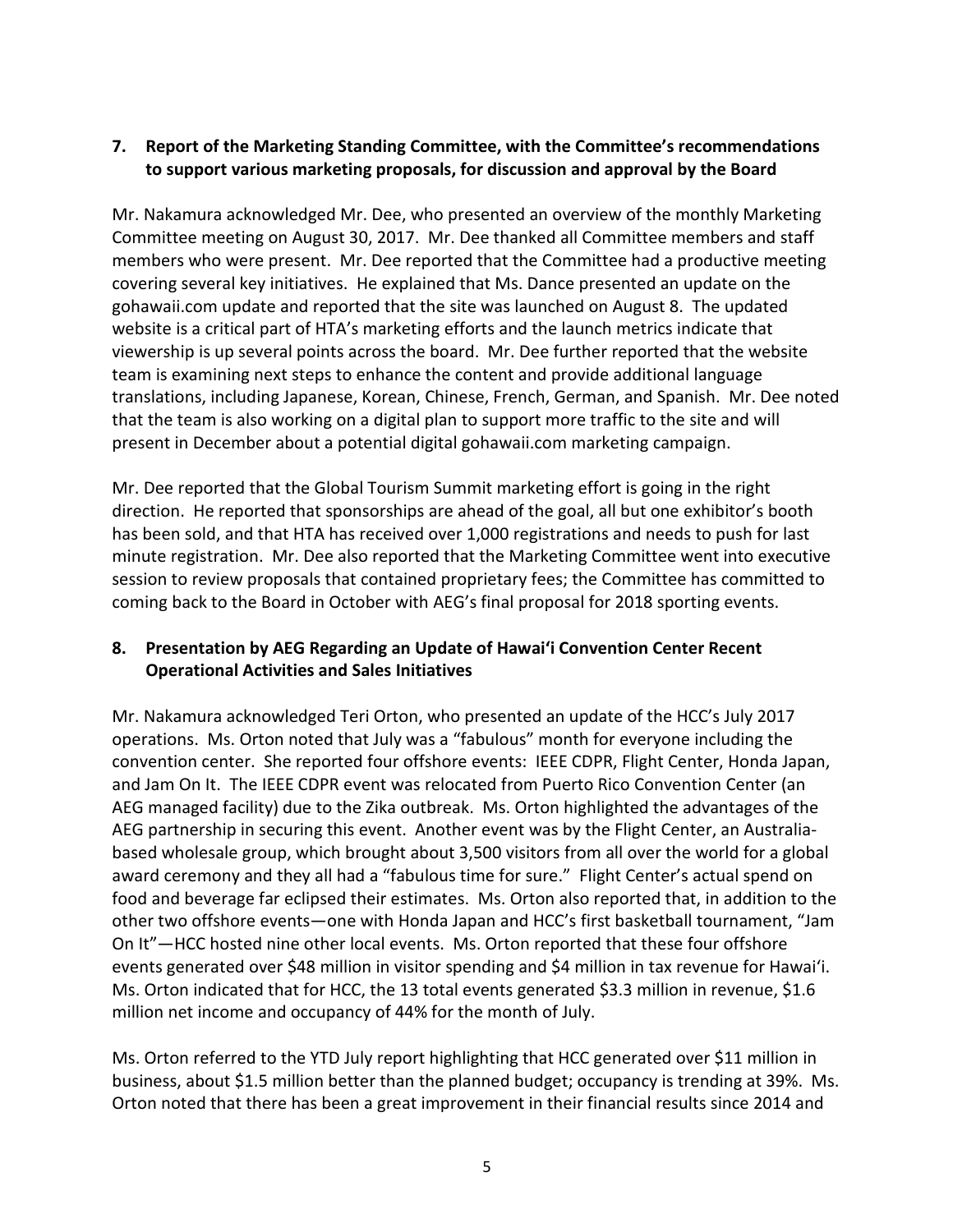hopes to post the best financial returns ever this year, indicating that 2017 reforecast is currently at \$764K in net operating income. Ms. Orton noted that HCC has some very good pieces of business on the books for the remainder of the year and they are hoping that these events will help increase the numbers as well as food and beverage revenue.

Ms. Orton next presented the update on HCC Food and Beverage. She reported that the revenue for July exceeded HCC's expectations at \$2.7 million, which is about \$1 million more than budgeted. She indicated that the IEEE event brought in about \$1.8 million in food and beverage revenue. Both the IEEE and Flight Center events spent much more on food and beverage than estimated. Ms. Orton reported overall that for every dollar spent by HCC, they returned \$23.52 to the State.

Ms. Orton also gave an update on July sales initiatives indicating that the bookings closed at 11,500 room nights in July and brought in 42,000 room nights in tentative business. HCC is now rounding close to 300,000 in tentative room nights for citywide business to date. Ms. Orton noted that the sales team continues to focus on turning the tentative business definite.

Ms. Orton reported that for the month of July, HCC was approached for two major potential events: the National Association of Letter Carriers asked for bidding for a 2020 event, which looks very promising; and the International Union for Nutritional Science Congress asked for bidding for a 2025 event, which HCC is looking forward to hearing back on by the end of the month. Ms. Orton also reported that the sales team attended ASAE's Annual Meeting in Toronto, the Experience E4 event in Houston, and hosted some of AEG's top clients in the Midwest to a Bruno Mars concert.

Ms. Orton continued, presenting an update on capital improvements projects. She reported that the roof repairs on the mauka side of the building are nearing completion. Ms. Orton explained that the repairs were extended because HCC stopped construction for a booking; repairs will be completed by the end of September. Ms. Orton also reported that HCC is commencing gutter repairs, which will be difficult to coordinate with ongoing business. The gutter repairs are slated to be completed by the end of 2018, but HCC anticipates finishing by early 2019 due to upcoming events.

Ms. Orton also reported that HCC is in the RFP process for the construction management company and hopes to award a contract in October and get them on property in early 2018 to get the remaining capital improvement projects under way.

Mr. Sanders asked for an update on HCC's progress filling the VP of Sales position. Ms. Orton responded that HCC has narrowed the choices down to three candidates and have made their recommendation to HTA. Mr. Szigeti and Mr. Baldemor have a few more interviews and a decision will be made before the Summit. Mr. Sanders asked whether there has been any update in leads for bookings or concerns noted regarding the U.S. travel warning to Mexico. Ms. Orton responded that she has not seen any yet, but they are hoping that Hawai'i's safety will attract business. She also indicated that the biggest challenge is breaking through the